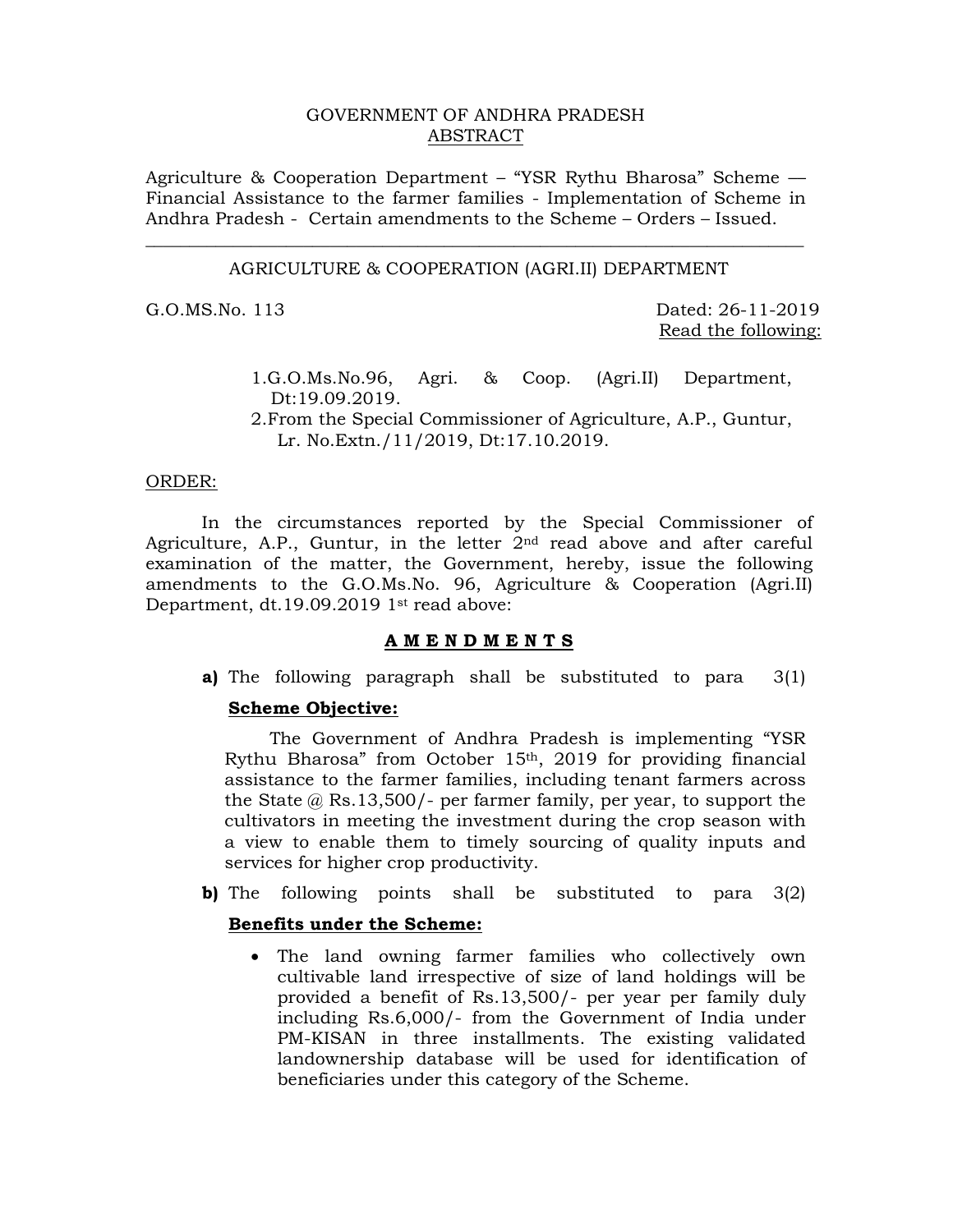- The benefit of Rs.13,500/- will be extended to the eligible land owner farmer in 3 installments as detailed below;
	- $\geq 1$ <sup>st</sup> instalment @Rs.7500/- during the month of May (including Rs.2000/- from PM-KISAN)
	- $\geq 2^{nd}$  instalment @Rs.4000/- during the month of October (including Rs.2000/- from PM-KISAN)
	- $\geq$  3<sup>rd</sup> instalment @Rs.2000/- during the month of January (Exclusively of PM-KISAN scheme).
- Financial assistance will also be provided to landless tenant farmers & ROFR Cultivators belonging to SC, ST, BC, Minority categories in the State @13,500/-, per year, from the budget of the Government of Andhra Pradesh.
- For Landless Tenant farmers including ROFR Cultivators, the benefit of Rs.13,500/- will be extended in 3 instalments from the State Government budget as detailed below;
	- $\triangleright$  1<sup>st</sup> instalment @Rs.7500/- during the month of May.
	- $\geq 2^{nd}$  instalment @Rs.4000/- during the month of October.
	- $\triangleright$  3<sup>rd</sup> instalment  $\ddot{\omega}$ Rs. 2000/- during the month of January.
- **c)** The following point shall be substituted to para-3(4)(ii)

# **Exclusions:**

ii) Farmers and their family members who are holding the constituency post as (Ex) & Present Ministers, MPs, MLAs & MLCs only are excluded for the benefit under "YSR Rythu Bharosa" and all other people representatives are eligible under the scheme.

**d)** The following points shall be added as G & H to para-3(4)

# **Exclusions:**

- G) If any unmarried child of a farmer is a Government employee or income tax assesse, that will not make the farmer ineligible under this scheme provided he or she does not come under any of the exclusion category.
- H) In case of death cases, the financial benefit will be provided to the spouse of the deceased person. However, from the next year onwards the financial assistance will go to the legal heir, as per the mutations done in the web land.

[Contd..P.3]